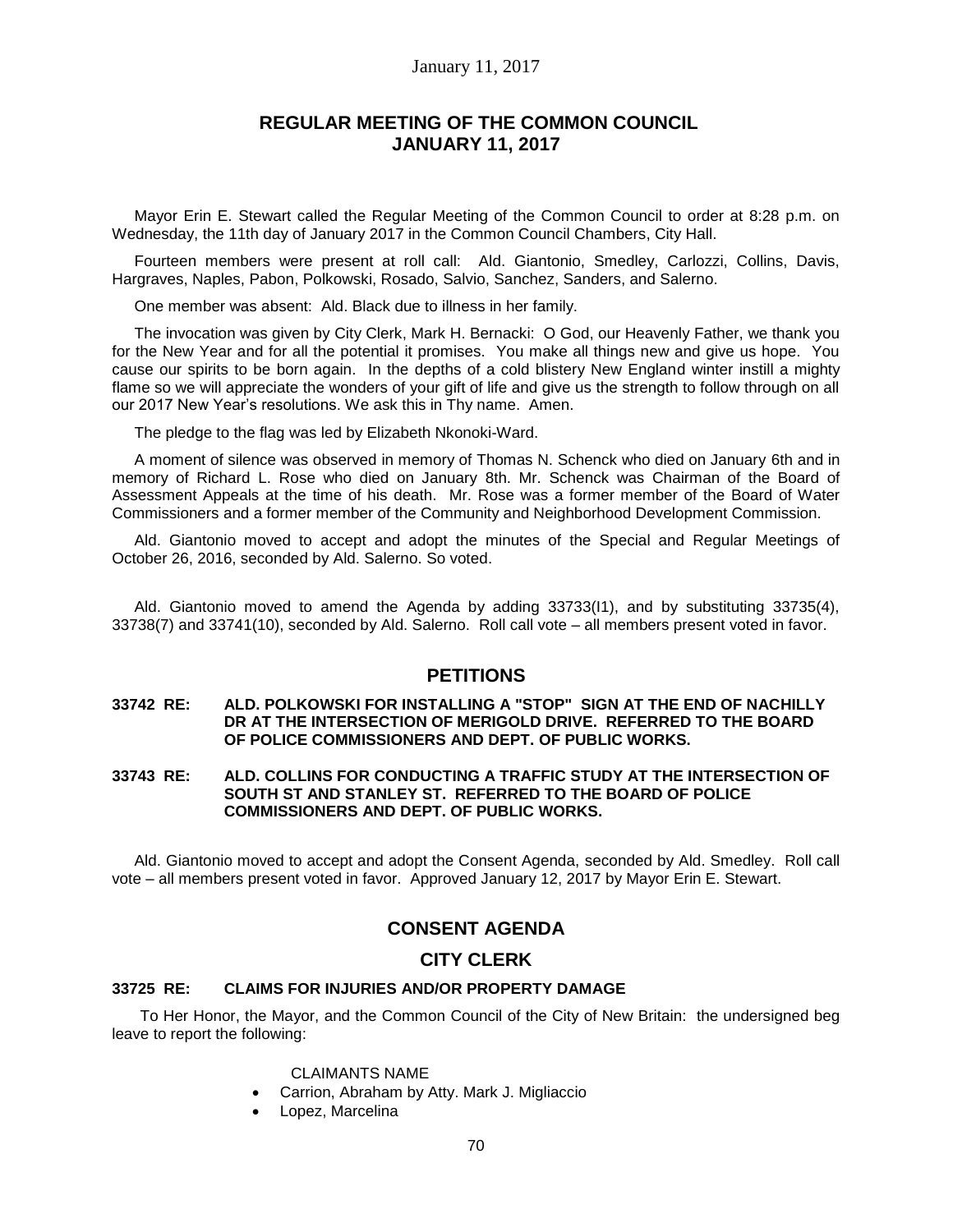- Marshall, Charmaigne by Progressive Direct Insurance Company
- Subrogation Representative, Richard Berlan
- Montano, Joseph by Atty. Mark J. Migliaccio

Mark H. Bernacki City Clerk

# **CITY PLAN COMMISSION**

## **33544-1 RE: CERTIFICATE OF LOCATION CJ AUTO MALL, LLC, 866 WEST MAIN ST**

To Her Honor, the Mayor, and the Common Council of the City of New Britain: the undersigned beg leave to report the following:

The City Plan Commission, at its regular meeting held on July 11, 2016, voted 4 to 0 to recommend that this proposed certificate of location approval be granted.

BACKGROUND: The applicant is requesting the granting of a certificate of location approval to allow a State motor vehicle dealer's and repairer's license in accordance with Sections 14-54 of the Connecticut General Statutes. The subject property is located on the southern side of West Main Street, across from the intersection of Slater Road and it is zoned B-3, Secondary Business, which permits auto sales and automotive repair operations by special exception. The Zoning Broad of Appeals recently granted conditional approval for the required special exception and also variance approvals to omit a portion of the landscape buffers along the eastern and southern boundaries (ZBA applications # 4728 and 4729, granted May 26, 2016).

The site was formerly licensed for motor vehicle sales and repairs going back to at least 1967, originally in conjunction with a gasoline service station and, then, most recently licensed for boat and watercraft sales. The business has not actively operated for many years, however.

FINDINGS: The applicant's plans depict the 29,989 square foot lot and the 2,400 square foot former service station building. The building has four (4) garage bays; approximately 1,800 square feet of floor area devoted to repair; a 241 square foot office; and a storage area and restroom. The subject location is on a primary arterial, carrying moderate traffic volumes, and bordered primarily by business uses. There do not appear to be any special traffic concerns related to this particular location.

The requirements for auto dealers and repair are that the site be at least 10,000 square feet in area and have a minimum street frontage of at least 100 feet. Additionally, they are permitted to have no more than one (1) sales vehicle per every 500 square feet of lot area, and they are prohibited from doing any repair work outdoors or having any parts, wrecked or partially dismantled vehicles, outside or unscreened, on the lot. Last, they are required to have 4-foot landscaping islands along all property lines, except locations where there is an access driveway. The plan shows a total of 19 spaces allocated to sales vehicles and six (6) customer spaces. This current plan incorporates the recommended ZBA changes, including landscaped islands around the building and an appropriately scaled 16-foot back-up aisle behind the angled parking at the front of the lot.

The applicant's plans are compliant with all pertinent zoning requirements, except for the absence of the 4-foot landscaping buffer islands along the eastern and southern sides, as permitted by the ZBA variance approval. The plan shows an appropriate planting strip along the frontage of West Main Street, with the proposed landscaping islands here being a substantial improvement in terms of appearance and improved safety over the unrestricted, full-length, open access that currently exists along the front of the lot.

ZBA allowed the omission of the 4-foot planting strip on the eastern property line because of the presence of a shared access easement as well as a screened refuse and recycling area that is associated with the adjoining commercial plaza, that includes Marathon Pizza, City Grinding, Jaws Pawn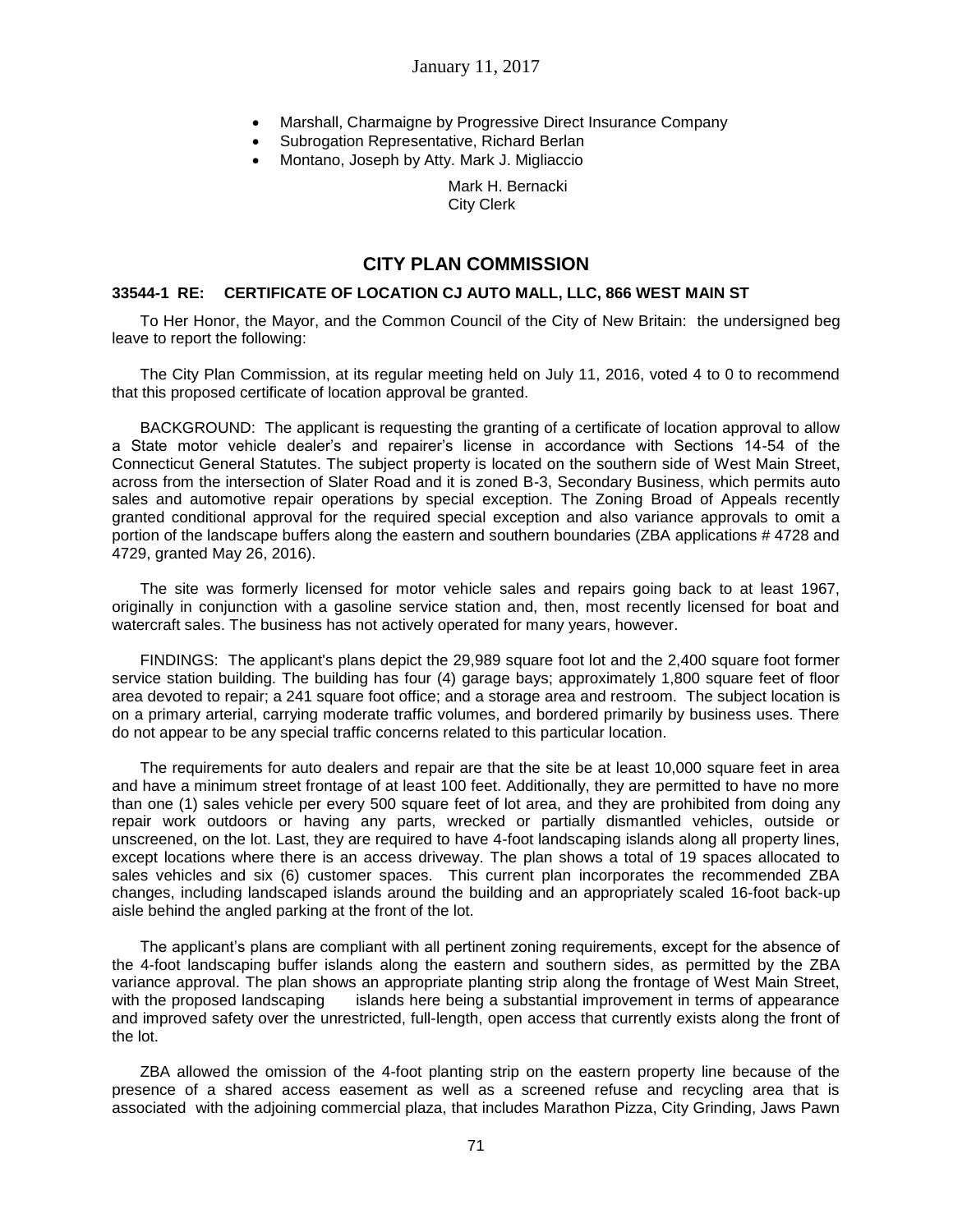Shop, an auto parts supply store and a small market. The planting requirement was also deleted for the southern boundaries, where the property slopes off too steeply to be maintained and there is an unmaintained, border of natural vegetation ranging from approximately 10 feet to over 50 feet in width.

CONCLUSION: This western stretch of West Main Street contains a broad mix of small and larger business properties, primarily along the southern side. It is mostly residential usage on the northern side of the street. Many of the business properties are older businesses and in need of upgrades and improvements to enhance the visual appearance of this "gateway arterial". There are also a number of auto-related uses, such as the used car sales located further west, past the intersection of Wooster Street, and a nearby car wash and a muffler and brake shop. There are also recent developments like the plaza and credit union near the intersection of Wooster and Stanwood Streets that show potential for West Main Street becoming a more attractive business arterial. While allowing additional motor vehicle sales on West Main Street may not necessarily be the most desirable business development for this area, the site improvements shown in this plan would enhance the appearance of the site and general vicinity and help set a higher standard for other businesses nearby.

RECOMMENDATION: The City Plan Commission is of the opinion that the site is adequately suited to the proposed auto sales and repair business, that the plan is compliant with the applicable zoning requirements, and that the planned site improvements would improve the appearance of the site and general area. The Commission, therefore, has no objections to the granting of the certificate of location approval.

> Louis G. Amodio, Chairman City Plan Commission

# **OFFICE OF THE CORPORATION COUNSEL**

## **33726 RE: TERESA KICZUK V. CITY OF NEW BRITAIN**

To Her Honor, the Mayor, and the Common Council of the City of New Britain: the undersigned beg leave to report the following:

RESOLVED, By the Common Council of the City of New Britain that the sum of SIX THOUSAND DOLLARS (\$6,000.00) be paid to Teresa Kiczuk, and Kevin F. Brignole, Esq. her attorney, in full settlement of her suit against the City of New Britain now pending in the Connecticut Superior Court under Docket No. HHB-CV-15-6031083 as the result of an incident which took place on January 5, 2014 approximately at 4:00 pm. The plaintiff has claimed she was injured as a result of a fall on an icy sidewalk on the west side of High Street between Myrtle Street and Columbus Boulevard. The claim alleges the sidewalk was in a state of disrepair, rubble, debris and holes. In addition, plaintiff claimed that ice had developed in the area. The City of New Britain was and is responsible for shoveling and maintaining the alleged sidewalk on the portion of High Street which goes over Route 72.

As a result of the alleged incident, plaintiff has claimed an injury to her left wrist. She alleged pain and swelling and a nondisplaced distal radius fracture. In medical specials, \$3200.44 has been alleged. At the time of the incident, plaintiff was employed as a housekeeper at Walnut Hill Convalescent home. Due to the fracture, she claims she was unable to fulfill her duties. The lost wage claim is \$2021.66.

This recommendation is made upon the advice of City Attorney Irena J. Urbaniak, after a settlement conference before Judge Young, with the approval and consent of Corporation Counsel Gennaro Bizzarro, Esq.

This suit is to be withdrawn by the plaintiff without costs to the City of New Britain, et al and settlement is to be made without admission of any liability.

> Irena J. Urbaniak City Attorney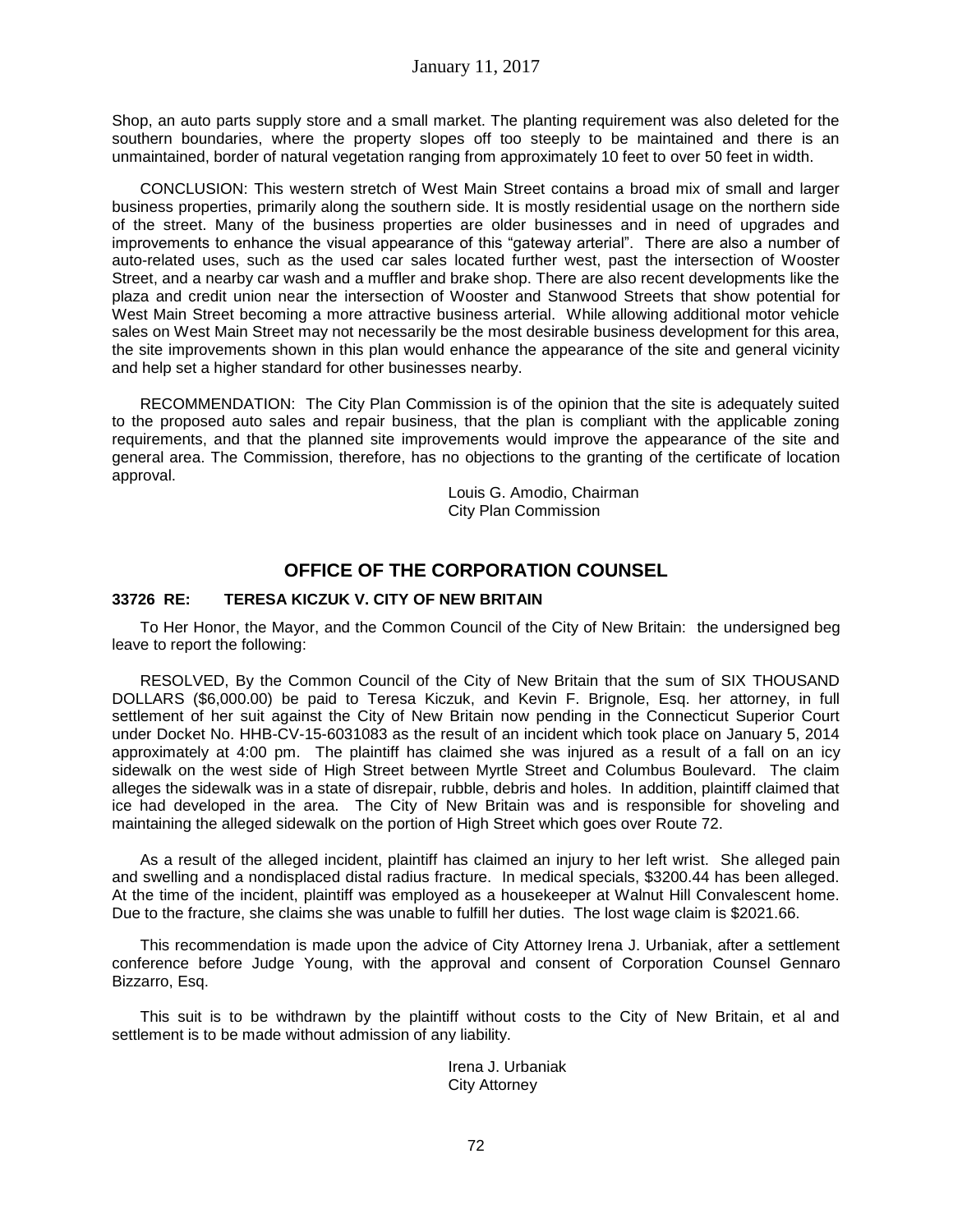# **PURCHASING DEPARTMENT**

### **33727 RE: BID THRESHOLD ITEMS**

To Her Honor, the Mayor, and the Common Council of the City of New Britain: the undersigned beg leave to report the following:

In accordance with the New Britain Code of Ordinances, Section 2-566, a monthly report of purchases between \$500 and \$7,500 shall be provided to the Common Council. The report shall include a detailed description of items or services purchased, name of vendor, owner of business and dollar amount spent on each individual purchase as well as the aggregate total of spend to date for the fiscal year.

The Finance Department, Purchasing Division has provided an electronic list of monthly purchases. This document is available in the Council office for review by Council members.

Acceptance and adoption is respectfully requested.

### Jack Pieper Purchasing Agent

### **33728 RE: COOPERATIVE PURCHASING, 2017 FORD FOCUS FOR THE DEPT. OF HEALTH AND BUILDING SERVICES**

To Her Honor, the Mayor, and the Common Council of the City of New Britain: the undersigned beg leave to report the following:

In accordance with City Code of Ordinances, Chapter 2, Article VIII, Division 1, Section 2-538 (a), a purchase order was requested for the following under the State of Connecticut's Cooperative Purchasing Plan for the New Britain Department of Health and Building Services.

| <b>Supplier</b> | Item            | <b>Price</b> |
|-----------------|-----------------|--------------|
| Crowley Ford    | 2017 Ford Focus | \$16,747.50  |
| Plainville, CT. |                 |              |

The Department of Health and Building Services requested the purchase of a new 2017 Ford Focus utilizing the State of Connecticut's contact Award 10PSX0239. The Department of Health and Building Services will replace an existing 2001 Dodge Stratus with over 70,000 miles that has an engine that has become inoperative and needs to be replaced. Because of the age of this vehicle, the engine and needed parts to make the repairs are becoming obsolete and hard to obtain. Funds are available for this purchase within the New Britain Department of Health and Building Services' account number, 292522112- 5742,TB/Public Health Vehicle.

RESOLVED: That the Purchasing Agent is hereby authorized to issue a purchase order for \$16,747.50 to Crowley Ford of Plainville, CT for the purchase of a 2017 Ford Focus for the Department of Health and Building Services, utilizing the State of Connecticut's Cooperative Purchasing Plan, Contract Award #10PSX0239.

> Jack Pieper Purchasing Agent

#### **33729 RE: COOPERATIVE PURCHASING, RIFLE AND PISTOL AMMUNITIONFOR THE POLICE DEPT.**

To Her Honor, the Mayor, and the Common Council of the City of New Britain: the undersigned beg leave to report the following: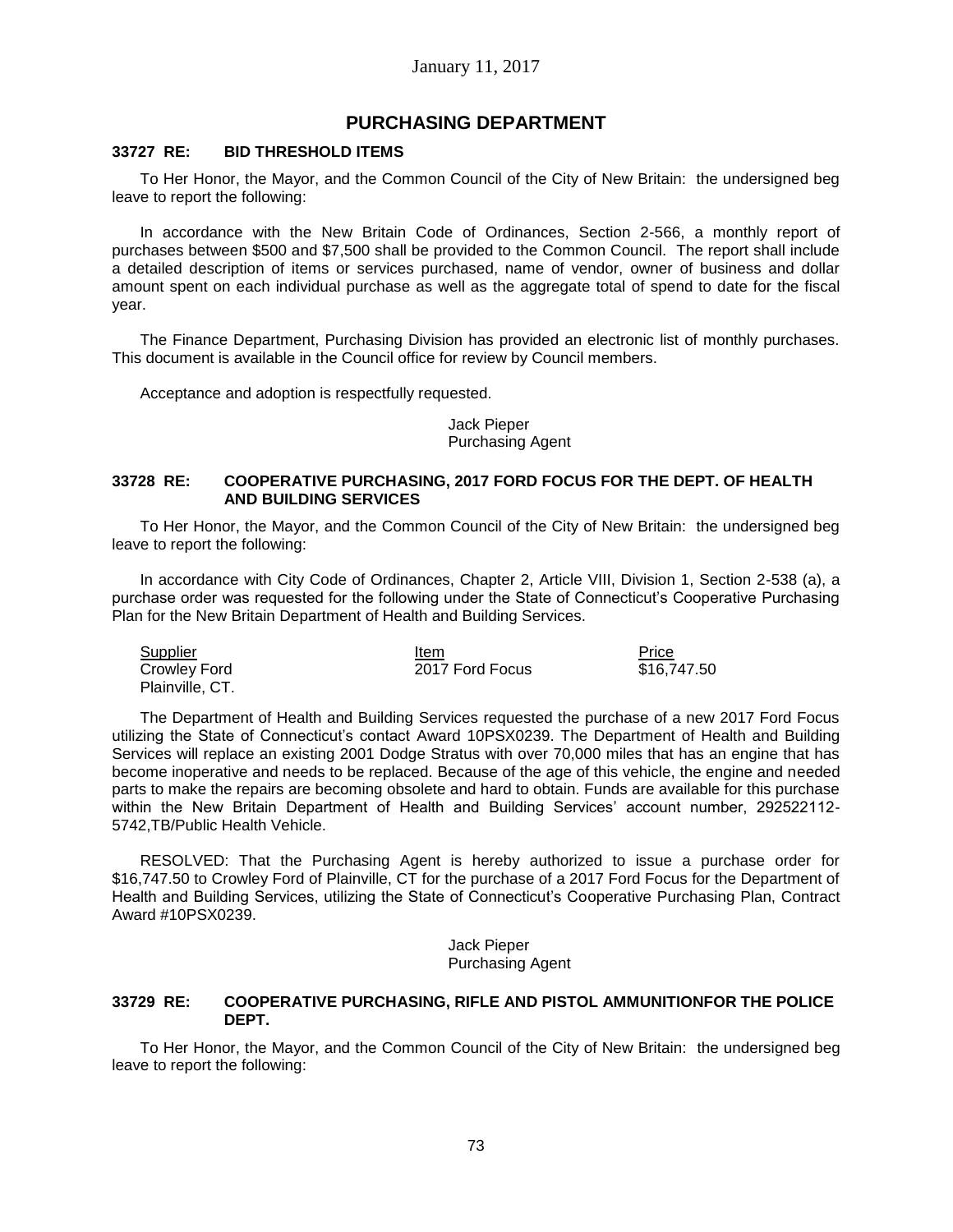In accordance with City Code of Ordinances, Chapter 2, Article VIII, Division 1, Section 2-538 (a), a standing purchase order was requested by the Police Department for the following under the State of Connecticut's Cooperative Purchasing Plan:

Supplier **Need Supplies** Total Price Eagle Point Gun/ TJ Morris & Son Rifle and Pistol Ammunition \$62,448.44 Thorofare, NJ.

The New Britain Police Department requested a purchase order for Rifle and Pistol Ammunition utilizing the State of Connecticut's Contract Award #14PSX0243. This ammunition is used for training, State recertification's, and to be carried on duty. Funds are available within the Police Department's account number 001211015-5614, Ammunitions and Explosives.

RESOLVED: That the Purchasing Agent is hereby authorized to issue a purchase order for \$62,448.44 to Eagle Point Gun/TJ Morris & Son of Thorofare, NJ for the purchase of Rifle and Pistol Ammunitions for the New Britain Police Department utilizing the State of Connecticut's Cooperative Purchasing Plan, Contract Award #14PSX0243.

## Jack Pieper Purchasing Agent

### **33730 RE: ULTRA LOW SULFUR DIESEL FUEL FOR THE PUBLIC WORKS DEPT.**

To Her Honor, the Mayor, and the Common Council of the City of New Britain: the undersigned beg leave to report the following:

Public Bid No. 3878 was solicited and received in accordance with the Purchasing Ordinances of the City of New Britain for the purchase of Ultra Low Sulfur Diesel Fuel for the Public Works Department and Board of Education. Funding for the City is available for the purchase of Low Sulfur Diesel Fuel from the Public Works Department's account, 001315006-5624, Streets Fleet, Motor Fuel/Oil.

Invitations to bid were solicited and the bid was duly advertised in the New Britain Herald Newspaper, the City and State of Connecticut's Department of Administration Services websites and mailed to eighteen (18) Suppliers of Ultra Low Sulfur Diesel Fuel. The Purchasing Agent did not receive any letters from suppliers of the Ultra Low Sulfur Diesel Fuel on the mailing list who indicated that they could not respond to the bid request. The responses received are on file in Town Clerk's Office.

The bids were reviewed for conformance to specifications by the Public Works Administration and the Purchasing Agent. Responses were stated as a differential price per gallon above the New Haven Harbor price on December 16, 2016 and a fixed price for the Ultra Low Sulfur and Ultra Low Sulfur Premium Diesel Fuel. Dime Oil Company submitted the lowest fixed price for both types of Diesel Fuel. Therefore the Director of the Public Works Department recommended that the bid be awarded at a fixed rate for Ultra-Low Premium Sulfur Diesel Fuel, to Dime Oil Company of Waterbury, CT who submitted the lowest fixed rate of \$1.8849 per gallon, which includes Lust and Federal Spill Fund Taxes as well as Winter and Summer Additives. Because of the volatility of the energy market, per Resolution 31880, the Purchasing Agent was able to lock in the price and awarded the bid to Dime Oil Company of Waterbury, CT at the fixed price of \$1.8849 per gallon for the Ultra Low Sulfur Premium Diesel Fuel from January 1, 2017 to December 31, 2017.

 Jack Pieper Purchasing Agent

## **33732 RE: PURCHASE OF #2 FUEL OIL FOR THE PUBLIC WORKS DEPT., PROPERTY MANAGEMENT DIVISION**

To Her Honor, the Mayor, and the Common Council of the City of New Britain: the undersigned beg leave to report the following: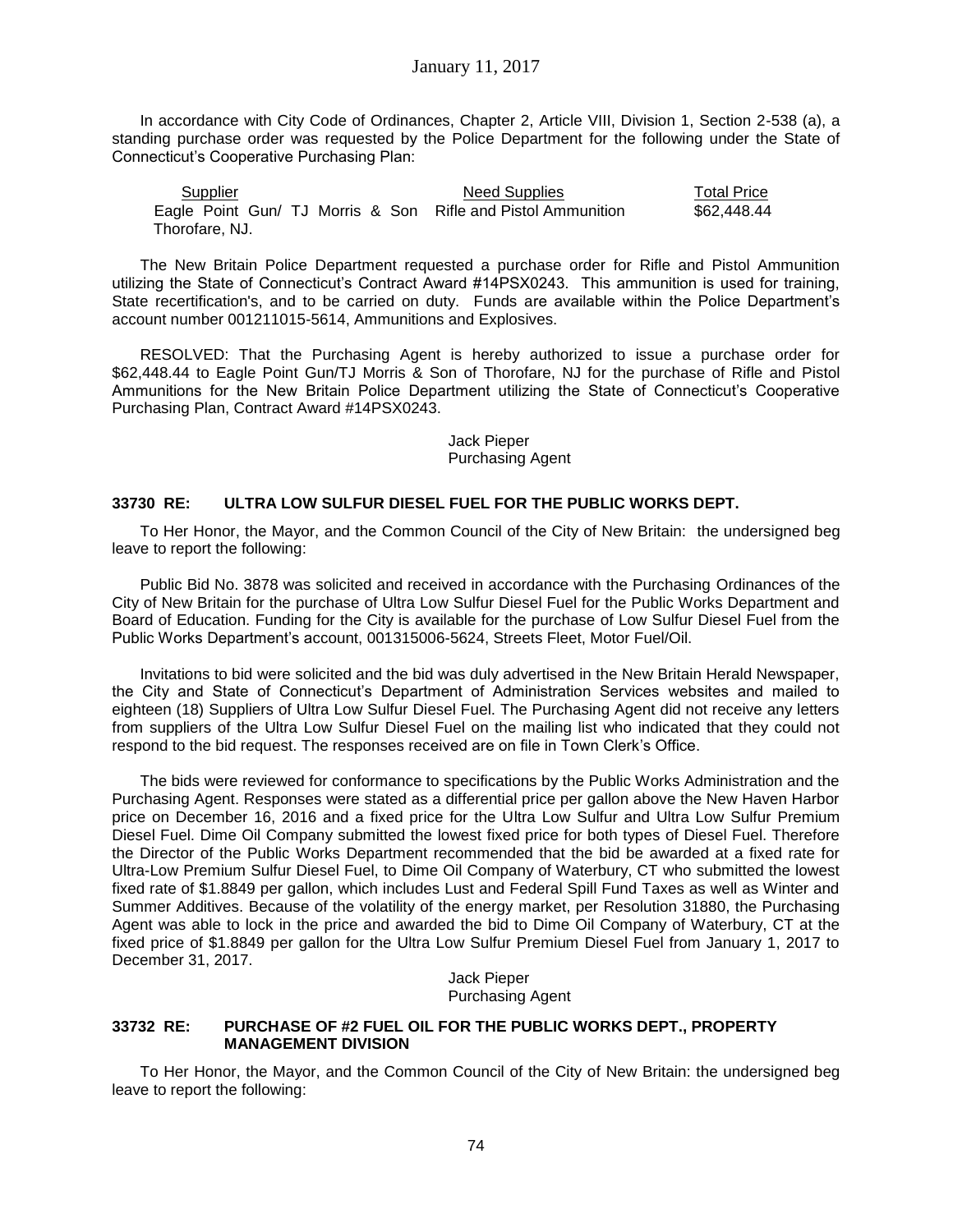Public Bid No. 3903 was solicited and received in accordance with the Purchasing Ordinances of the City of New Britain for the Purchase of #2 Fuel Oil for heating of various City Buildings during the 2017 winter season for the Public Works Department, Property Management Division. Funding is available for this purchase from the Property Management Division's account, 001316004-5621, Outside Grounds, Heat and Gas.

Invitations to bid were solicited and the bid was duly advertised in the New Britain Herald Newspaper, the City and State of Connecticut's Department of Administration Services websites and mailed to eighteen (18) Fuel Oil Companies. The Purchasing Agent did not receive any letters from the Fuel Oil Companies on the mailing list who indicated they could not respond to the bid request. Responses were stated as a differential price per gallon above the low New Haven Harbor Pricing per gallon that will be posted in the Journal of Commerce at the time of delivery and at a fixed price per gallon for the term of the contract. The responses received are on file in Town Clerk's Office.

The bid was reviewed for conformance to specifications by the Director of Fleet and Facilities Department and the Purchasing Agent. Most City buildings utilize natural gas for heating. The #2 Fuel Oil is utilized as a back up should there be a disruption of the delivery of natural gas. Because of the volatility of the energy market, the Director of Fleet and Facilities is recommending that the Bid be awarded at a fixed price to Tuxis-Ohr's Fuel, Inc. of Meriden, CT who submitted the lowest fixed price of \$1.7574 per gallon.

RESOLVED: That the Purchasing Agent is hereby authorized to issue a purchase order and enter into a contract with Tuxis-Ohr's Fuel, Inc. of Meriden, CT for #2 Fuel Oil at a fixed rate of \$1.7574 per gallon for a period from January 12, 2017 to January 11, 2018 per the pricing, terms and specifications of Public Bid No. 3903.

> Jack Pieper Purchasing Agent

# **COMMITTEE ON PLANNING, ZONING AND HOUSING**

### **33716-1 RE: PROPOSED LEASE AGREEMENT WITH BACK NINE TAVERN AT STANLEY LLC – RESTAURANT AT STANLEY GOLF COURSE**

To Her Honor, the Mayor, and the Common Council of the City of New Britain: the undersigned beg leave to report the following:

The Common Council and the Committee on Planning, Zoning and Housing held a public hearing and regular meeting on Tuesday, January 3, 2017, to which was referred the matter of Item No. 33716, proposed lease agreement with the Back Nine Tavern at Stanley, LLC. for restaurant operations at Stanley Golf Course for five years with an additional five year option. The Committee on Planning, Zoning and Housing voted to accept and recommend that the following resolution be referred back to the Common Council with a favorable recommendation.

> Alderman Christopher Polkowski **Chair**

# **ZONING COMMITTEE**

### **33544-2 RE: CERTIFICATE OF LOCATION APPROVAL JC AUTO MALL, LLC – 866 WEST MAIN ST**

To Her Honor, the Mayor, and the Common Council of the City of New Britain: the undersigned beg leave to report the following:

The Zoning Subcommittee of the Committee on Planning, Zoning and Housing held a regular meeting on Tuesday, December 6, 2016, to which was referred the matter of Item No. 33544, CJ Auto Mall, LLC. request for granting of certificate of location approval to allow a motor vehicle repairers and auto dealers license for property at 866 West Main Street. Having previously held a public hearing, the Zoning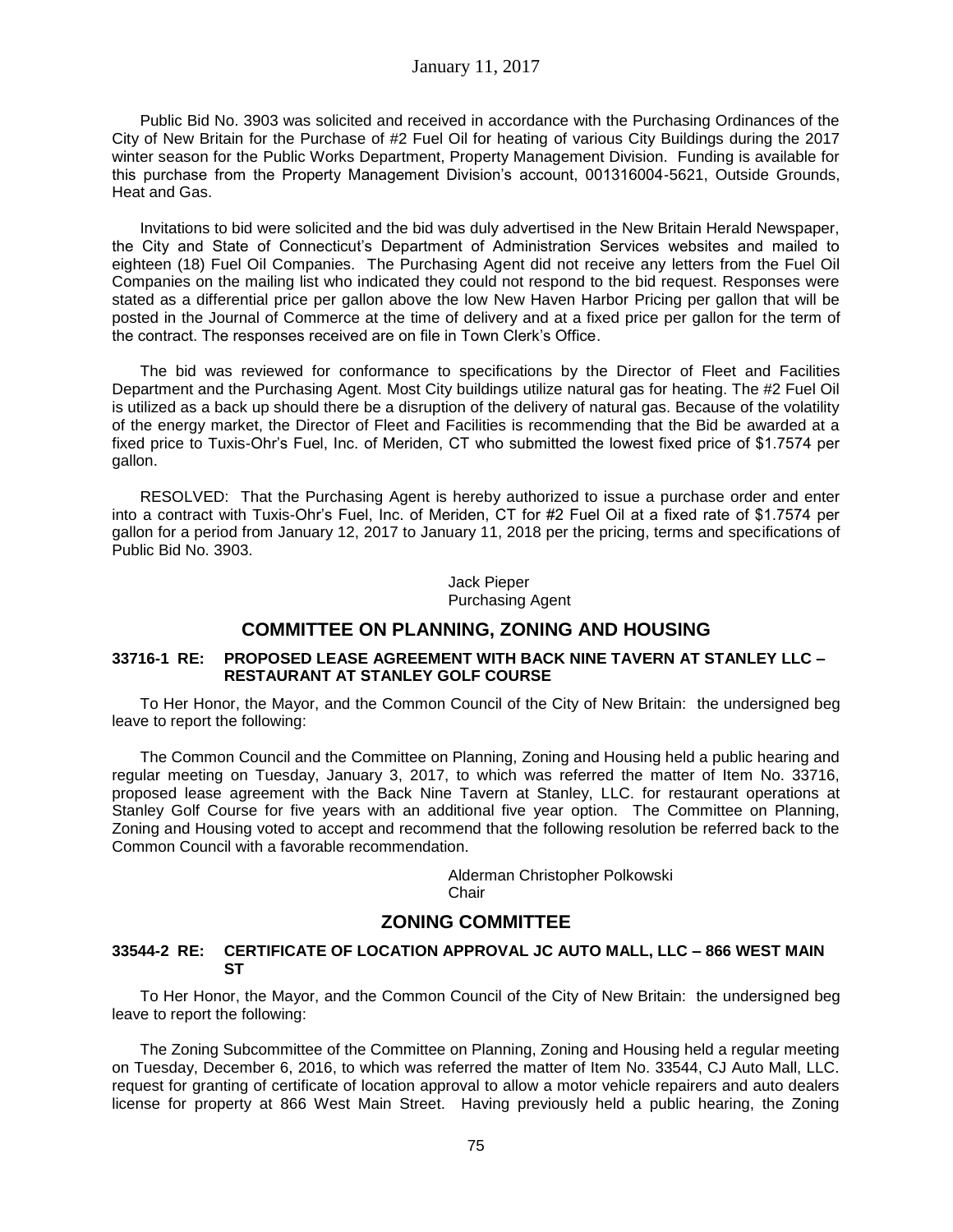Subcommittee voted to accept and recommend that the following item be referred back to the Common Council with a neutral recommendation.

> Alderman Christopher Polkowski **Chair**

# **REPORTS OF LEGISLATIVE COMMITTEES, BOARDS, COMMISSIONS AND DEPARTMENTS**

# **PURCHASING DEPARTMENT**

### **33731 RE: RECONSTRUCTION OF HART STREET STATE OF CT PROJECT 88-185 AND FED. AID PROJECT 1088 FOR THE PUBLIC WORKS DEPARTMENT**

To Her Honor, the Mayor, and the Common Council of the City of New Britain: the undersigned beg leave to report the following:

Public Bid No. 3879 was solicited and received in accordance with the Purchasing Ordinances of the City of New Britain for the Reconstruction of Hart Street, State of Connecticut Project 88-185 and Federal Aid Project 1088(112) for the Public Works Department. Funding for this project is 80% Federal, 10% State and 10% City and is available within the Public Works Department's Street Infrastructure Bond Construction Contract, Account Number, 0082950304-5454.

Invitations to bid were solicited and the bid was duly advertised in the New Britain Herald and the Hartford Courant Newspapers, City and State of Connecticut's Department of Administration Services websites and mailed to forty-five (45) Construction Companies. The Purchasing Agent did not receive any letters from the Construction Companies on the mailing list who indicated they could not provide a response to the bid request. Responses are on file in Town Clerk's Office.

The bids were reviewed for conformance to specifications by the Public Works Department Engineering Division and the Purchasing Agent. The City Engineer has determined that the submittal from the low bidder, Nunes Connecticut, Inc., contained thirteen (13) items with a unit price of \$0.01, which when compared to the Engineers Estimate, totaled an estimated difference in value of over \$279,000.00. The City Engineer, with concurrence from the Connecticut Department of Transportation and the Federal Highway Association has therefore deemed the bid to be unbalanced and unreasonable.

The Public Works Director is therefore recommending that the bid be awarded to VMS Construction Company of Vernon, CT who submitted the lowest responsible bid and met all of the bid specifications for the Reconstruction of Hart Street.

RESOLVED: That the Purchasing Agent is hereby authorized to issue a purchase order for \$2,293,937.80 and enter into a contract with VMS Construction Company of Vernon, CT. for the Reconstruction of Hart Street for the Public Works Department per the terms and specifications of Public Bid No. 3879.

# Jack Pieper

#### Purchasing Agent

Ald. Polkowski recused himself due to a conflict of interest – he will be working on the project. Ald. Giantonio moved to accept and adopt, seconded by Ald. Collins. So voted. Approved January 12, 2017 by Mayor Erin E. Stewart.

Ald. Polkowski returned to the Chambers.

# **FINANCE DEPARTMENT**

### **33733 RE: COMPREHENSIVE ANNUAL FINANCIAL REPORT**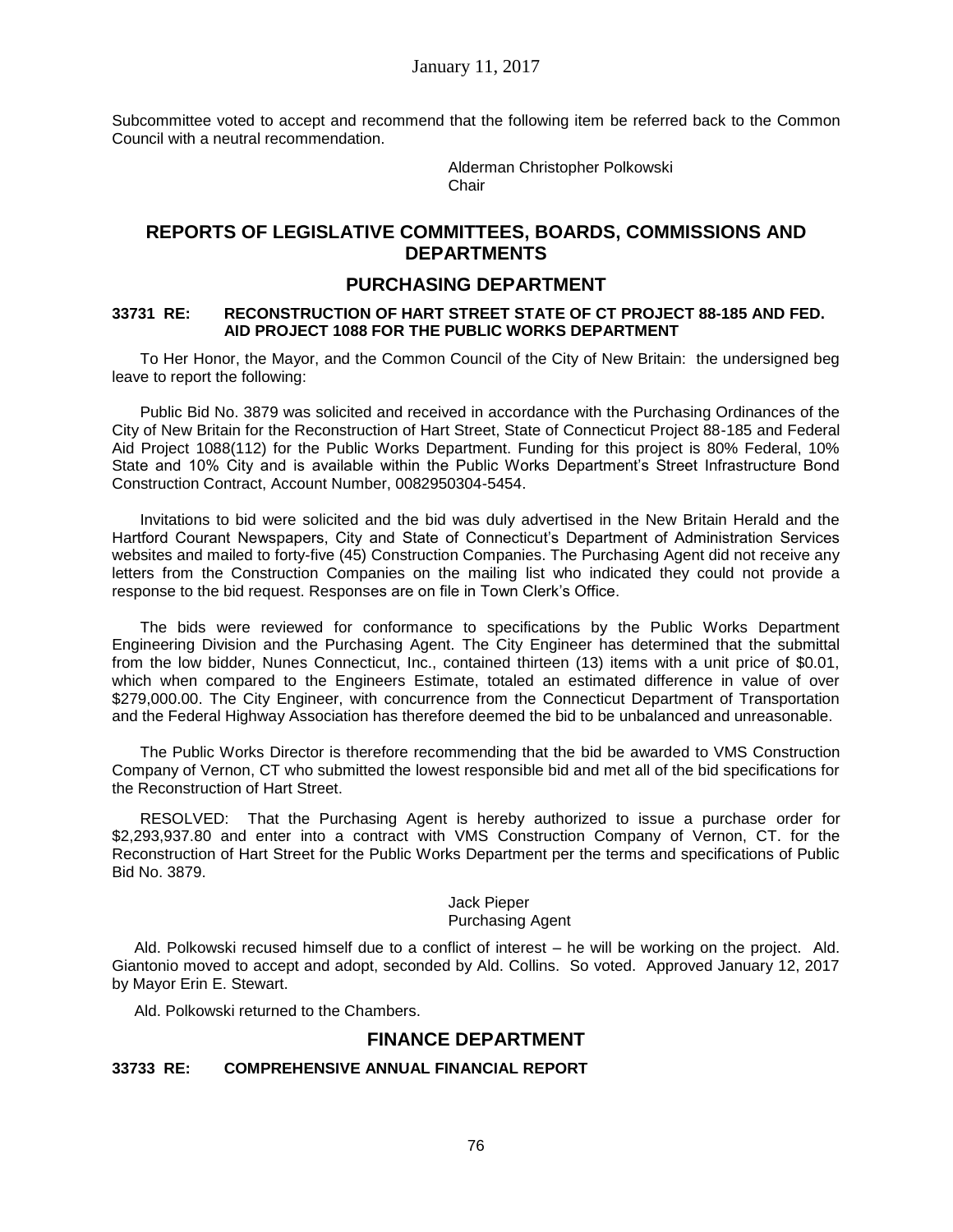To Her Honor, the Mayor, and the Common Council of the City of New Britain: the undersigned beg leave to report the following:

Code of Ordinances, Section 2-397, requires the City to have an independent auditor or auditing firm in accordance with Section 7-392(a) of the Connecticut General Statutes. Every year the independent auditing firm, in conjunction with the Finance Department, produces financial statements in the form of the Comprehensive Annual Financial Report.

Resolved: that the Comprehensive Annual Financial Report (CAFR) for Fiscal Year ending June 30, 2016 has been submitted to Mayor Erin E. Stewart and the Common Council of the City of New Britain.

> Lori A. Granato Finance Director

Ald. Carlozzi moved to accept, seconded by Ald. Sanders. So voted. Approved January 12, 2017 by Mayor Erin E. Stewart.

# **RESOLUTIONS RETURNED FROM COMMITTEE**

### **33716-2 RE: LEASE AGREEMENT WITH THE BACK NINE TAVERN AT STANLEY, LLC FOR RESTAURANT OPERATIONS AT STANLEY GOLF COURSE**

To Her Honor, the Mayor, and the Common Council of the City of New Britain: the undersigned beg leave to recommend the adoption of the following:

WHEREAS, Request for Proposals No. 3890 was issued by the Purchasing Agent for the leasing of restaurant operations at the Stanley Golf Course; AND

WHEREAS, Invitations to bid were solicited and the bid was duly advertised in the New Britain Herald, Hartford Courant, the City and State of Connecticut's Department of Administration Services websites and mailed to twenty-five (25) local Restaurants and Catering Companies. The Purchasing Agent did not receive any letters from the local Restaurant or Catering Companies who were on the mailing list indicating they could not provide a response to the bid request. Responses received are on file in the Purchasing Department; AND

WHEREAS, The bids were reviewed for conformance to specifications by the Parks and Recreation Department Administration and the Purchasing Agent. A total of four Restaurants and Catering Companies were interviewed by the Parks and Recreation Department Administration and the Parks Commission. The purpose of the interview was to obtain additional information regarding the company, the proposal that was submitted, and their experience in the restaurant and catering business. The Parks and Recreation Director and the Parks and Recreation Commission are recommending that the Lease of the Restaurant Operations at the Stanley Golf Course be awarded to The Back Nine Tavern At Stanley, LLC. The incorporators of The Back Nine Tavern At Stanley, LLC have considerable experience in the restaurant business and operate Aqua Turf Club, Inc., Farmington Country Club, Inc. and Southington Country Club, Inc., with plans to name the restaurant at Stanley Golf Course The Back Nine Tavern; AND

WHEREAS, The Back Nine Tavern At Stanley, LLC has agreed to pay rent in the amount of \$4,000.00 per month for the period from January 1, 2017 through December 31, 2021 and expend a minimum of \$100,000.00 in leasehold improvements and equipment expenditures during year 1 of the Lease Agreement; now therefore be it.

RESOLVED, that Mayor Erin E. Stewart is authorized to enter into a Lease Agreement with The Back Nine Tavern At Stanley, LLC for the restaurant operations at Stanley Golf Course for a five (5) year term from January 1, 2017 through December 31, 2021 with an additional five (5) year option which may be exercised at any time by mutual agreement of the parties and that she is further authorized to sign said Lease Agreement and any additional options, extensions or customary documents related thereto.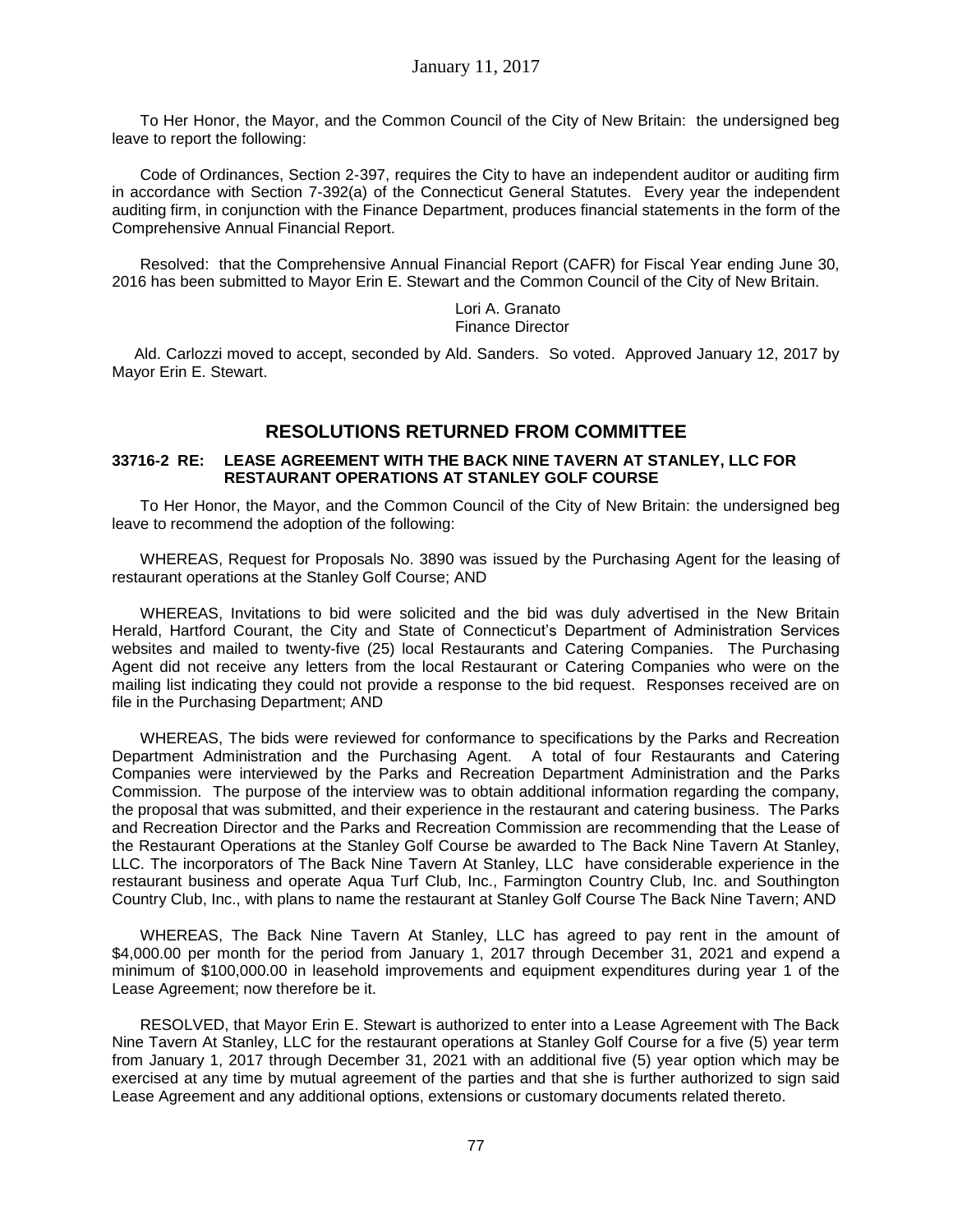Alderwoman Shirley Black, Liaison for Parks & Recreation Department

Alderman Jerrell Hargraves, Liaison for Parks & Recreation Department

Alderman Daniel Salerno, Liaison for Parks & Recreation Department

Alderman Louis Salvio, Liaison for Parks & Recreation Department

Ald. Salerno moved to accept and adopt, seconded by Ald. Salvio. So voted. Approved January 12, 2017 by Mayor Erin E. Stewart.

### **33544-3 RE: CERTIFICATE OF LOCATION APPROVAL JC AUTO MALL, LLC – 866 WEST MAIN ST**

To Her Honor, the Mayor, and the Common Council of the City of New Britain: the undersigned beg leave to recommend the adoption of the following:

WHEREAS: The Zoning Subcommittee at a regular meeting held on Tuesday, December 6, 2016, by majority vote, accepted and referred to the full Common Council with a neutral recommendation Petition No. 33544, CJ Auto Mall, LLC. request for granting of certificate of location approval to allow a motor vehicle repairers and auto dealers license for property at 866 West Main Street.; and

NOW, THEREFORE BE IT RESOLVED that the Common Council as the Zoning Authority of the City of New Britain, approve the recommendation of the Zoning Subcommittee and appropriate action take place to grant said approval as recommended.

> Alderman Christopher Polkowski Zoning Subcommittee Chair

Ald. Salvio recused himself due to a possible conflict of interest – family issues. Ald. Polkowski moved to accept and adopt, seconded by Ald. Collins. Roll Call Vote: 7 yes, 6 no. VOTING YES: Ald. Smedley, Carlozzi, Davis, Hargraves, Naples, Sanchez and Sanders. VOTING NO: Ald. Giantonio, Collins, Pabon, Polkowski, Rosado and Salerno. Returned 1/13/2017 without the approval or disapproval of Mayor Erin E. Stewart.

# **NEW BUSINESS RESOLUTIONS**

### **33734 RE: AUTHORIZING THE MAYOR TO ENTER INTO A LEASE AGREEMENT WITH CELLCO PARTNERSHIP D/B/A VERIZON WIRELESS FOR CELLULAR RADIO AND SHELTERING FACILITIES AT STANLEY GOLF COURSE COMMUNICATIONS COMPOUND**

To Her Honor the Mayor, and the Common Council of the City of New Britain: the undersigned beg leave to recommend the adoption of the following:

WHEREAS, the Public Safety Telecommunications Department in conjunction with the Public Works Department developed a radio tower site adjacent to the Stanley Golf Course maintenance facility as part of the City's communications improvement project; and

WHEREAS, the Stanley Golf Course communications compound was developed with the capacity to host cellular carriers; and

WHEREAS, Cellco Partnership d/b/a Verizon Wireless, with its principal offices at One Verizon Way, Basking Ridge, New Jersey 07920 has submitted a lease proposal to the City to install antennas on the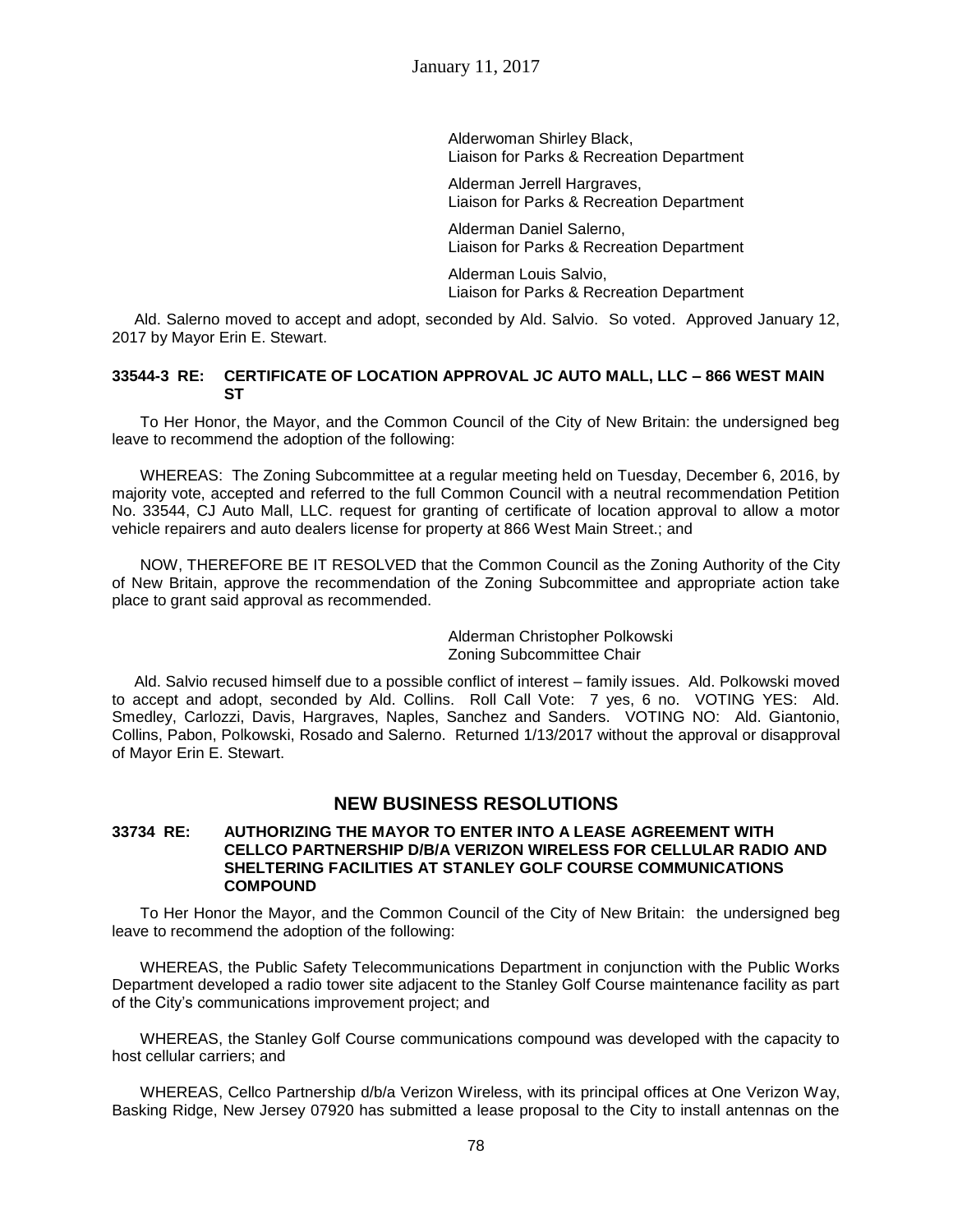city owned monopole and an equipment shelter within the fenced communications compound on the golf course property; and

WHEREAS, the lease proposal will provide \$30,000 in rent to the City on annual basis; and

WHEREAS, the Public Safety Telecommunications Department and the Office of Corporation Counsel have also negotiated annual escalation increases of 2% and an initial term of five years, renewable in five year increments; and

WHEREAS, the revenues from this lease over a twenty-year period will pay the entire cost, including bonding, associated with the development of the municipal radio site facilities at Elam Street, Stanley Golf Course, and atop Police Headquarters.

NOW, THEREFORE BE IT RESOLVED that the City of New Britain Common Council does hereby authorize Mayor Erin E. Stewart to sign all necessary agreements and take all necessary actions to move this development forward; and

BE IT FURTHER RESOLVED that the Finance Director is hereby directed to create a Special Revenue Account for the purposes of accounting for cellular site lease revenues on municipal property; and

BE IT FURTHER RESOLVED that no funds from this Special Revenue Account may be allocated to any expenses other than the routine maintenance and operation of the facilities and then only via an approved budget authorization presented by the Mayor and approved by the City Council.

#### Alderman Jamie Giantonio

Ald. Giantonio moved to accept and refer to the Committee on Planning, Zoning and Housing, seconded by Ald. Collins. So voted. Approved January 12, 2017 by Mayor Erin E. Stewart.

## **33735 RE: THE APPOINTMENT OF LINDA GUARD AS HUMAN RESOURCES DIRECTOR**

To Her Honor, the Mayor, and the Common Council of the City of New Britain: the undersigned beg leave to recommend the adoption of the following:

WHEREAS, According to the New Britain City Charter, Article VIII, 8-2 (B), "Appointment of Department Heads": "…all department heads shall be appointed by and subject to the authority of the Mayor, following the consent of the Common Council…" and

WHEREAS, The position of Human Resources Director is currently vacant; and

WHEREAS, Applicants were sought and an open competitive examination consisting of an oral examination administered by a panel of regional Human Resources professionals for the position of Human Resources Director was held; and

WHEREAS, The Civil Service Commission certified a list of 3 top finalists; and

WHEREAS, The Mayor and Corporation Counsel recently interviewed the three candidates for the position of Human Resources Director; and

WHEREAS, The Mayor has selected a candidate for the Department Head position of Human Resources Director following this search, testing process and interview; NOW THEREFORE BE IT

RESOLVED, That the Common Council consents to the Mayor's selection of Linda Guard as Human Resources Director of the City of New Britain.

> Jaime Giantonio, President Pro Tempore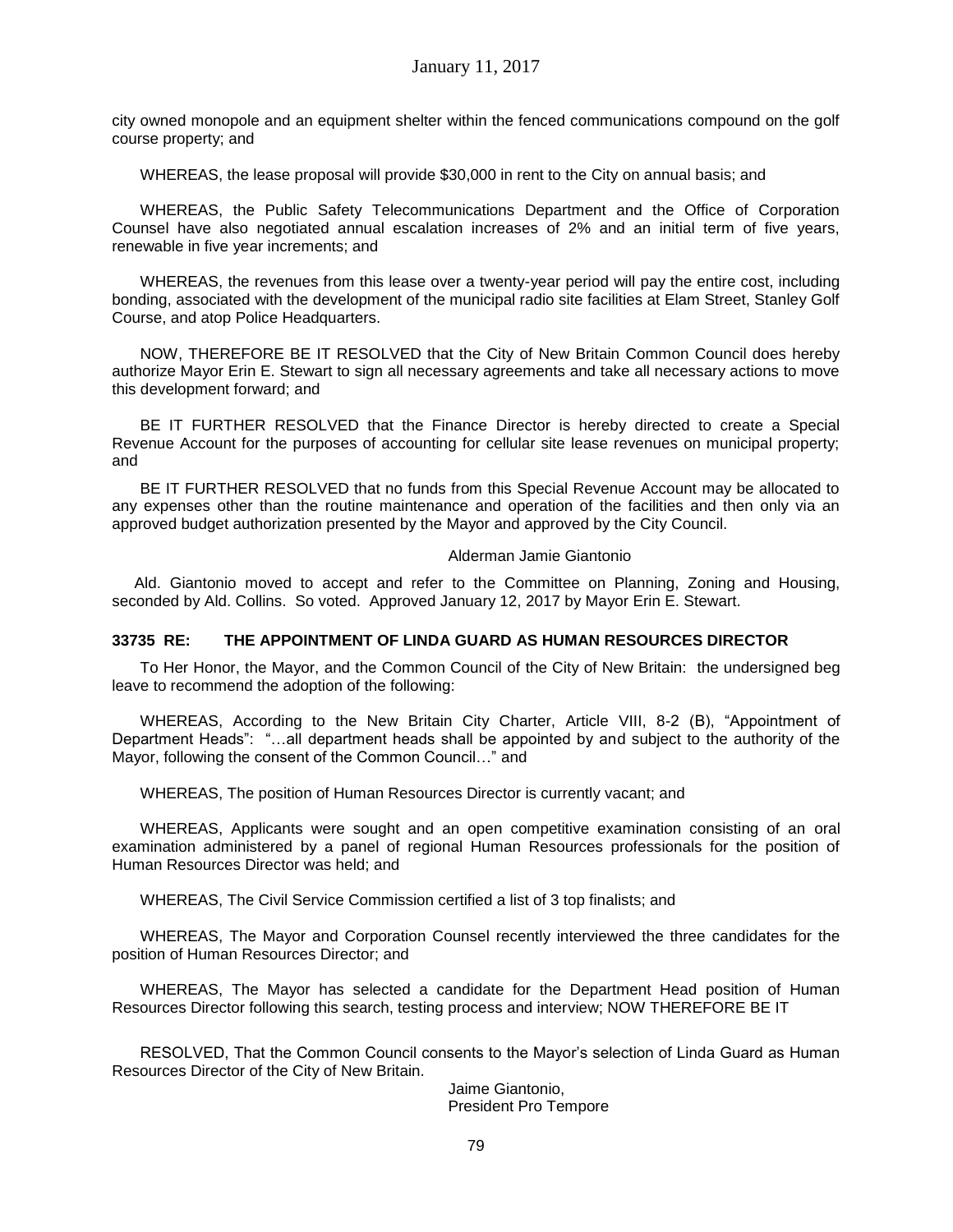Ald. Giantonio moved to accept and adopt, seconded by Ald. Salerno. So voted. Approved January 12, 2017 by Mayor Erin E. Stewart.

### **33736 RE: PROPOSED AMENDMENT TO SEC. 20-31 OF THE ORDINANCES REGARDING POLICIES AND PROCEDURES OF THE NEW BRITAIN POLICE DEPARTMENT**

To Her Honor, the Mayor, and the Common Council of the City of New Britain: the undersigned beg leave to recommend the adoption of the following:

RESOLUTION SUMMARY: PURPOSE. To amend Section 20-31 of the Code of Ordinances regarding Policies and Procedures of the New Britain Police Department.

BE IT ORDAINED BY THE COMMON COUNCIL OF THE CITY OF NEW BRITAIN that Section 20- 31 of Chapter 2 of the Code of Ordinances, City of New Britain, be amended to read as follows inserted text appears in underline; deleted text appears in strikethrough; new sections begin with the word [new]):

#### Sec. 20-31. Duties of chief.

The chief of the police department shall administer and supervise the department generally, and perform all duties set forth in the job description of the chief of police. In addition, the Chief of Police together with the Police Commission shall have the authority to issue, modify and approve Policies and Procedures for the New Britain Police Department.

Alderman Carlo Carlozzi, Jr. Alderman Wilfredo Pabon Alderman Jim Sanders, Jr. Alderman Emmanuel Sanchez

Ald. Pabon moved to accept and refer to the Consolidated Committee, seconded by Ald. Rosado. So voted. Approved January 12, 2017 by Mayor Erin E. Stewart.

### **33737 RE: THE SALE OF 65 KILBOURNE AVE. TO ANTHONY T. BIANCA JR. AND PAMELA BIANCA**

To Her Honor, the Mayor, and the Common Council of the City of New Britain: the undersigned beg leave to recommend the adoption of the following:

RESOLUTION SUMMARY: PURPOSE. To convey 65 Kilbourne Avenue.

WHEREAS, Anthony T. Bianca, Jr. and Pamela Bianca own the property located at 55 Kilbourne Avenue which they purchased from the City of New Britain in 2002; AND

WHEREAS, 65 Kilbourne Avenue is owned by the City of New Britain and abuts the Bianca's property; AND

WHEREAS, the Bianca's are interested in selling their house located at 55 Kilbourne Avenue and building a smaller house on 65 Kilbourne Avenue; AND

WHEREAS, 65 Kilbourne Avenue is 0.70 acres but encumbered by a conservation easement in favor of the State of Connecticut; AND

WHEREAS, the Bianca's have offered to purchase 65 Kilbourne Avenue for Thirty Thousand Dollars (\$30,000.00); AND

WHEREAS, a private development of 65 Kilbourne Avenue would contribute to an increase to the grand list; now therefore be it,

RESOLVED, that Mayor Erin E. Stewart be and is hereby authorized to execute on behalf of the City of New Britain a purchase and sales agreement with Anthony T. Bianca, Jr. and Pamela Bianca for the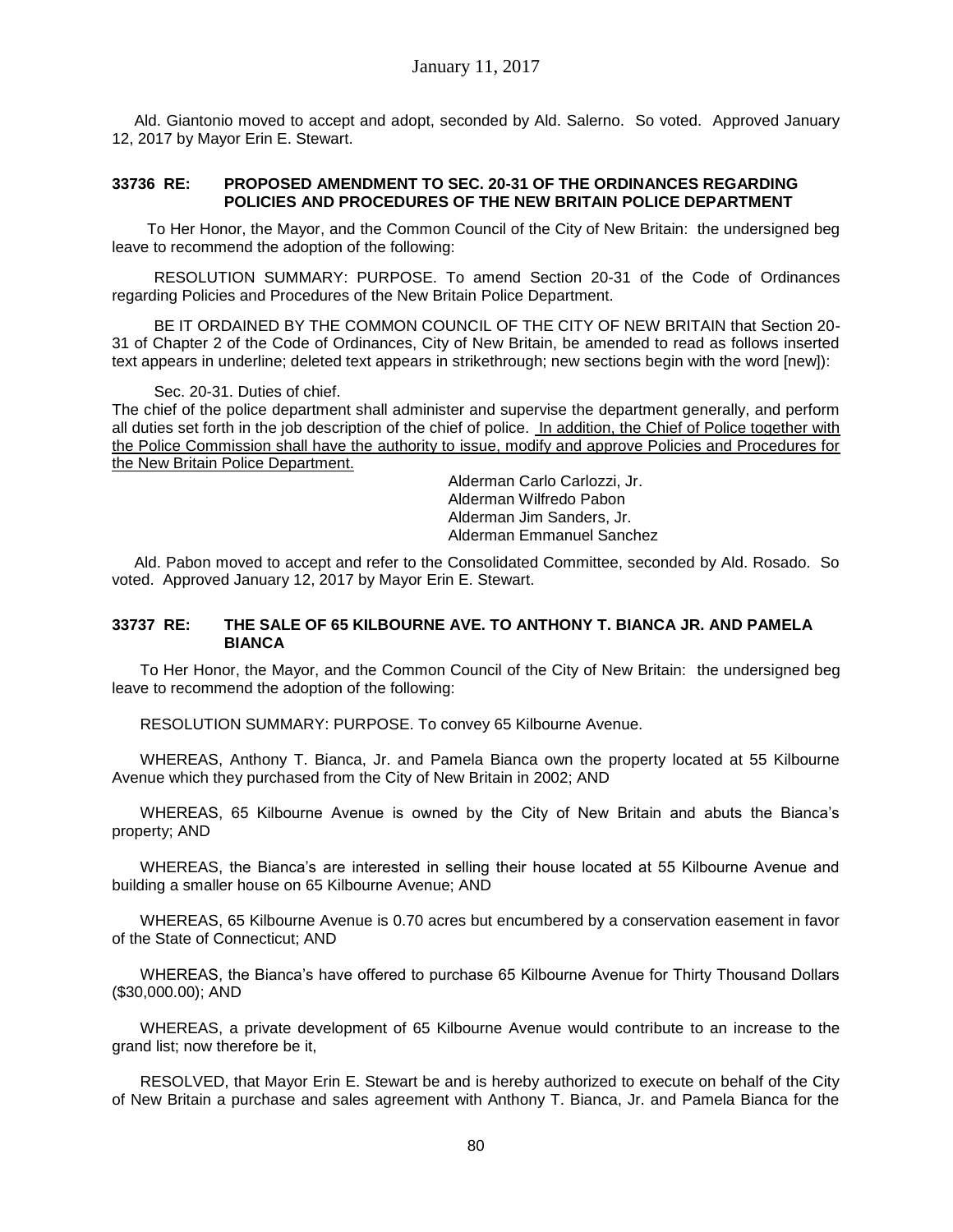property known as 65 Kilbourne Avenue and to execute any and all documents necessary for the conveyance of said property in accordance with the terms of said agreement at a sale price of not less than \$30,000.00.

### Alderman Jamie Giantonio

Ald. Giantonio moved to accept and refer to the Committee on Planning, Zoning and Housing, seconded by Ald. Salerno. So voted. Approved January 12, 2017 by Mayor Erin E. Stewart.

#### **33738 RE: THE SALE OF 266 ARCH STREET TO NEIGHBORHOOD HOUSING SERVICES OF NEW BRITAIN, INC.**

To Her Honor, the Mayor, and the Common Council of the City of New Britain: the undersigned beg leave to recommend the adoption of the following:

RESOLUTION SUMMARY: PURPOSE. To convey 266 Arch Street, which is owned by the City of New Britain Housing Site Development Agency.

WHEREAS, on July 1, 2011 the City of New Britain Housing Site Development Agency acquired the premises known as 266 Arch Street from the Christian Mission John 3:16 D/B/A Embassy Worship Center; and

WHEREAS, Neighborhood Housing Services plans to renovate 266 Arch Street as an adaptive reuse development which would include a 1500 square foot retail space fronting Arch Street and approximately 23 units of workforce housing including community and laundry rooms; and

WHEREAS, the cost of this project is expected to exceed \$4.5 million dollars; and

WHEREAS, it is expected that significant environmental issues exist and Neighborhood Housing Services has agreed to do a Phase I Environmental Site Analysis at its sole expense as well as being responsible for all remediation costs and expenses; and

WHEREAS, Mayor Stewart believes that the re-development of 266 Arch Street will make a significant contribution to the revitalization of Arch Street and improve the quality of life for our residents; now, therefore, be it

RESOLVED, That Erin E. Stewart, Mayor is hereby authorized to negotiate and execute on behalf of the City of New Britain, a Purchase and Sale Agreement with Neighborhood Housing Services of New Britain, Inc. for the property known as 266 Arch Street, and to execute any and all documents necessary for the conveyance of said property in accordance with the terms of said agreement at a sale price of Ninety-Two Thousand Eight Hundred Dollars (\$92,800.00) with the New Britain Housing Site Development Agency granting a mortgage to the purchaser in the amount of Twenty-Seven Thousand Eight Hundred Dollars (\$27,800.00).

### Alderman Jamie Giantonio

Ald. Giantonio moved to accept and refer to the Committee on Planning, Zoning and Housing and to the Commission on Community and Neighborhood Development. Motion seconded by Ald. Salerno. So voted. Approved January 12, 2017 by Mayor Erin E. Stewart.

### **33739 RE: THE SALE OF 66 WINTHROP STREET TO MARION ORLOWSKI**

To Her Honor, the Mayor, and the Common Council of the City of New Britain: the undersigned beg leave to recommend the adoption of the following:

RESOLUTION SUMMARY: PURPOSE. To convey a City of New Britain-owned vacant property for rehabilitation and housing.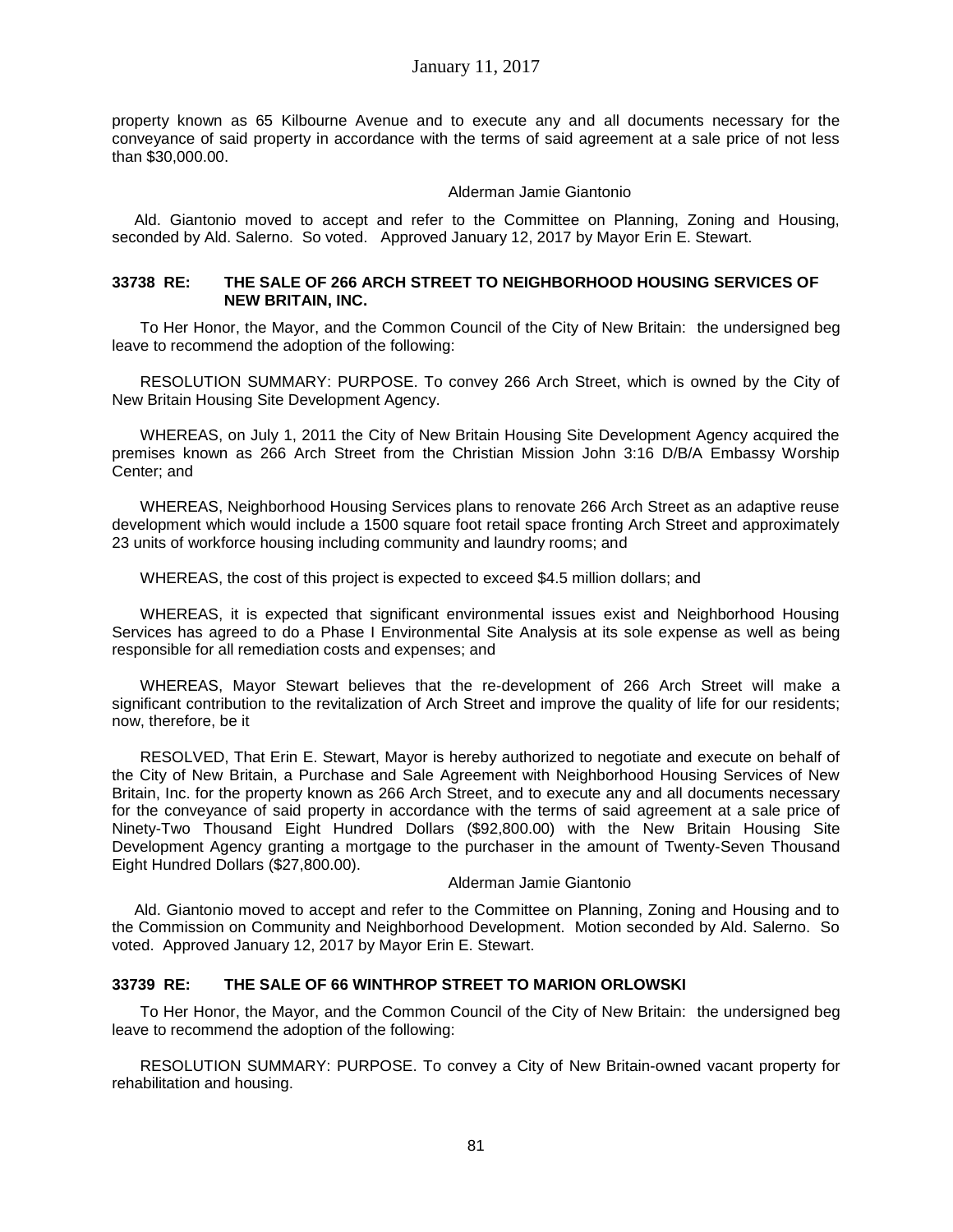WHEREAS, the City of New Britain is committed to improving the housing stock and quality of life of its residents; and

WHEREAS, the City of New Britain owns property known as 66 Winthrop Street, which was acquired through the foreclosure process; and

WHEREAS, the property has to be renovated because there are holes in the roof, the foundation is bowing and extensive interior and exterior repairs, including mechanical and electrical improvements are required; and

WHEREAS, Marion Orlowski has signed a letter of intent to purchase 66 Winthrop Street for \$20,000.00 and has submitted a deposit of \$5,000.00; and

WHEREAS, it is in the best interests of the City of New Britain to have this property restored to the grand list; now, therefore, be it

RESOLVED, That Erin E. Stewart, Mayor is hereby authorized to negotiate and execute on behalf of the City of New Britain, a Purchase and Sale Agreement with Marion Orlowski for the property known as 66 Winthrop Street, and to execute any and all documents necessary for the conveyance of said property in accordance with the terms of said agreement at a sale price of Twenty Thousand Dollars (\$20,000.00).

#### Alderman Jamie Giantonio

Ald. Giantonio moved to accept and refer to the Committee on Planning, Zoning and Housing, seconded by Ald. Sanders. So voted. Approved January 12, 2017 by Mayor Erin E. Stewart.

### **33740 RE: THE PURCHASE OF 2, 6 AND 8 ATWOOD STREET FOR THE SMALLEY ACADEMY RENOVATION AND EXPANSION PROJECT**

To Her Honor, the Mayor, and the Common Council of the City of New Britain: the undersigned beg leave to recommend the adoption of the following:

RESOLUTION SUMMARY: PURPOSE. To purchase three properties for the Smalley Academy Renovation and Expansion Project.

WHEREAS, on June 22, 2016 the Common Council approved Resolution No. 33528-1 for a \$53,000,000.00 appropriation and bond authorization for the Smalley Academy Renovation and Expansion Project; AND

WHEREAS, acquisition of the properties located at 2 Atwood Street, 6 Atwood Street and 8 Atwood Street are necessary for the additional land required to complete the project; AND

WHEREAS, Real Estate Purchase Contracts in the amount of \$95,000.00 for 6 Atwood Street, and \$140,000.00 for 8 Atwood Street were presented to the School Building Committee at its December 1, 2016 meeting and have been referred by the Committee to the Common Council for approval; AND

WHEREAS, negotiations for the purchase of 2 Atwood Street are underway and approval of the purchase of that property was also referred to the Common Council by the School Building Committee at the December 1, 2016 meeting; AND

WHEREAS, Section 8-24 of the Connecticut General Statutes and Section 19-22 of the Code of Ordinances require that all proposals for acquisition of real property be submitted to the City Plan Commission for a report; now therefore be it.

RESOLVED, that Mayor Erin E. Stewart be and is hereby authorized to execute any and all documents necessary for the City of New Britain's purchase of 2 Atwood Street for \$  $\hspace{1.5cm}$  ; 6 Atwood Street for \$95,000.00 and 8 Atwood Street for \$140,000.00 subject to approval of a grant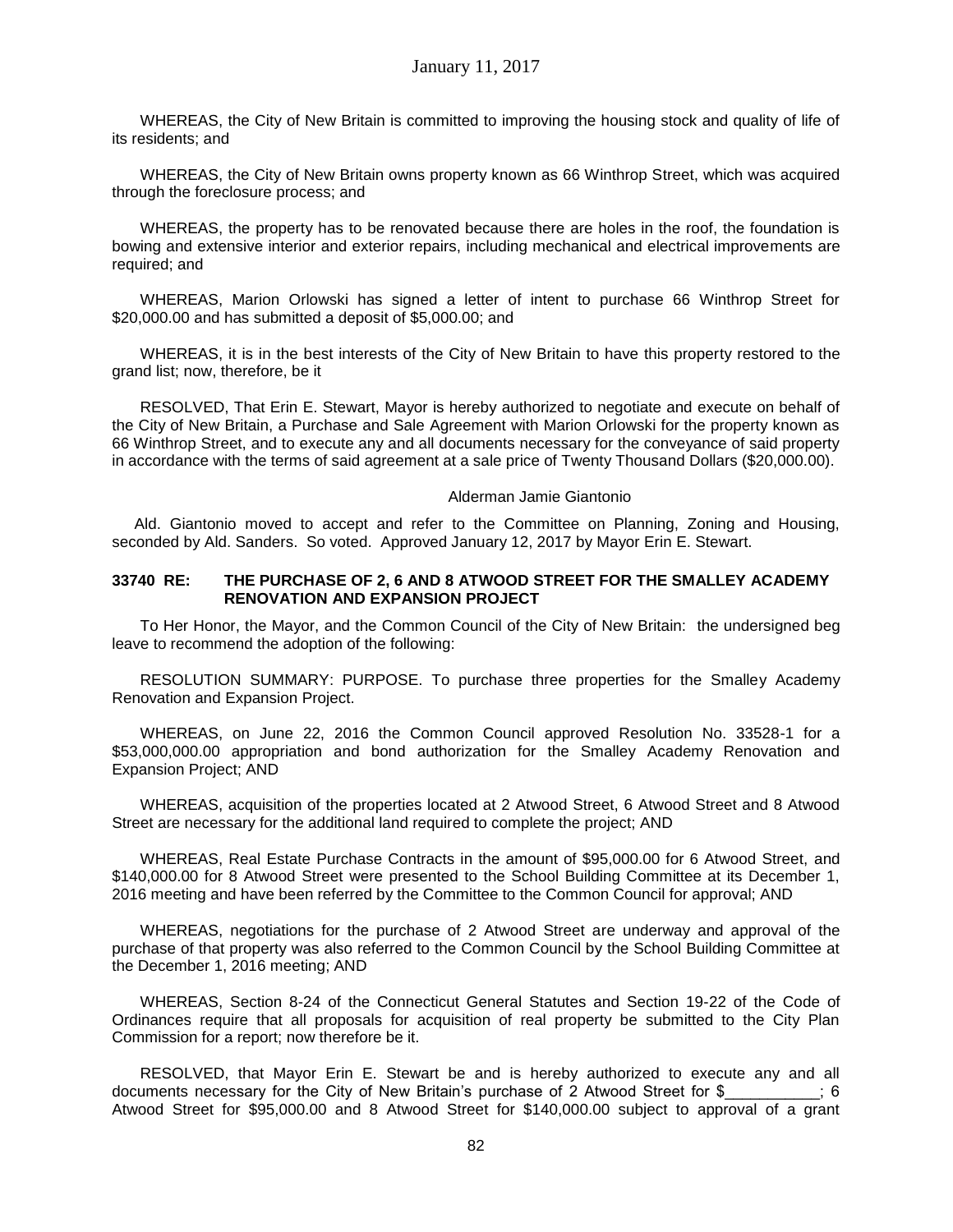commitment by the State of Connecticut for the Smalley Academy Renovation and Expansion Project.

### Alderman Jamie Giantonio

Ald. Giantonio moved to accept and adopt, seconded by Ald. Rosado. So voted. Approved January 12, 2017 by Mayor Erin E. Stewart.

## **33741 RE: PROPOSED AMENDMENT TO SEC. 2-823 OF THE ORDINANCES TO MANDATE A RESIDENCY REQUIREMENT AND INCENTIVE FOR DEPARTMENT HEADS**

To Her Honor, the Mayor, and the Common Council of the City of New Britain: the undersigned beg leave to recommend the adoption of the following:

Resolution Summary: INTENT AND PURPOSE. To amend Section 2-823 of the Code of Ordinances to mandate a residency requirement and incentive for department heads.

BE IT ORDAINED BY THE COMMON COUNCIL OF THE CITY OF NEW BRITAIN that the Chapter 2, Section 2-823 of the Code of Ordinances, City of New Britain, be amended as follows (inserted text appears in underline; deleted text appears in strikethrough; new sections begin with the word [new]):

Sec. 2-823. Examinations.

Open-competitive examinations shall be administered by the personnel director or by a competent outside agency.

All tests shall be practical and appropriate and shall consist only of subjects which will fairly determine the capacity of the person examined to perform the essential duties of the position, and may include tests of physical and psychological fitness or of manual skill. Any oral portion of the test shall be conducted by persons qualified in the relevant field. Efficiency in service shall be considered in connection with tests for promotion. No credit shall be allowed for service rendered under a provisional or emergency appointment.

Failure of the candidate appointed to a department head position, with the exception of the positions of finance director and human resources director Fire Chief, Police Chief, and any successor Director of Public Works to take up permanent residence in New Britain within one (1) year after the conclusion of the probationary period, shall result in immediate termination of employment. As to all other department head positions, the Mayor may negotiate an incentive for any department head who establishes permanent residency in New Britain within one (1) year of the date of appointment.

### Alderman Jamie Giantonio

Ald. Giantonio moved to accept and refer to the Committee on Administration, Finance and Law, seconded by Ald. Salerno. So voted. Approved January 12, 2017 by Mayor Erin E. Stewart.

There being no further business to come before the Council, Ald. Sanders moved to adjourn, seconded by Ald. Hargraves. So voted. Meeting adjourned at 9:33 p.m.

ATTEST: Mark H. Bernacki, City Clerk